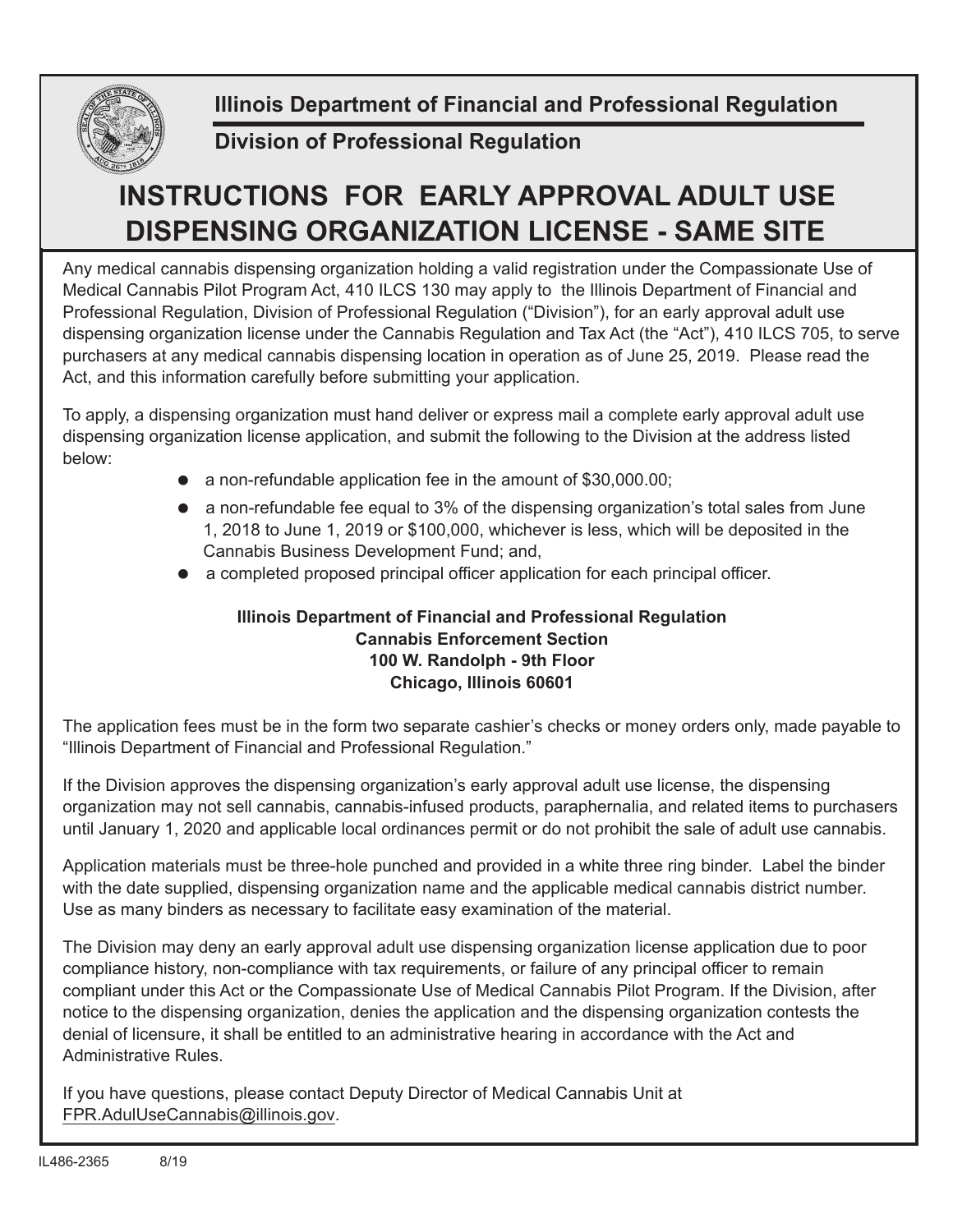| IMPORTANT NOTICE: Completion of this form is necessary for consideration for licensure.                                                                                                                                                                                                                                                                                                                                                                                                                                                         |                                                        | FOR OFFICIAL USE ONLY    |
|-------------------------------------------------------------------------------------------------------------------------------------------------------------------------------------------------------------------------------------------------------------------------------------------------------------------------------------------------------------------------------------------------------------------------------------------------------------------------------------------------------------------------------------------------|--------------------------------------------------------|--------------------------|
| ILLINOIS DEPARTMENT OF FINANCIAL AND PROFESSIONAL REGULATION                                                                                                                                                                                                                                                                                                                                                                                                                                                                                    |                                                        |                          |
| <b>ADULT USE DISPENSING ORGANIZATION -</b>                                                                                                                                                                                                                                                                                                                                                                                                                                                                                                      |                                                        | Date Received: _________ |
| <b>APPLICATION FOR EARLY APPROVAL</b>                                                                                                                                                                                                                                                                                                                                                                                                                                                                                                           |                                                        | Date Approved:           |
| <b>ADULT USE LICENSE - SAME SITE</b>                                                                                                                                                                                                                                                                                                                                                                                                                                                                                                            |                                                        |                          |
| General Information (All requested information is required.)                                                                                                                                                                                                                                                                                                                                                                                                                                                                                    |                                                        |                          |
| 1. Business Name:                                                                                                                                                                                                                                                                                                                                                                                                                                                                                                                               |                                                        |                          |
| 2. Dispensary Name:                                                                                                                                                                                                                                                                                                                                                                                                                                                                                                                             | Medical Cannabis Registry Identification Number:<br>3. |                          |
| 4. Dispensary Address: (Post Office Box is NOT permitted):                                                                                                                                                                                                                                                                                                                                                                                                                                                                                      |                                                        |                          |
| 5. Business Mailing Address: (If different from the above address; Post Office Box is NOT permitted):                                                                                                                                                                                                                                                                                                                                                                                                                                           |                                                        |                          |
| 7. Business FEIN Number:<br>6. Dispensary Telephone Number:                                                                                                                                                                                                                                                                                                                                                                                                                                                                                     |                                                        |                          |
| 8. Will there be changes to the dispensing organization's primary, alternate and BioTrackTHC contacts from what the<br>Division has on file for the medical cannabis dispensary registration?<br>Yes (<br>No<br>If yes, complete 9, 10 and/or 11 below. If not, skip 9, 10 and/or 11.                                                                                                                                                                                                                                                           |                                                        |                          |
| 9. Dispensing Organization's Primary Contact Name, Title, Address, Email Address, and Telephone Number:                                                                                                                                                                                                                                                                                                                                                                                                                                         |                                                        |                          |
| 10. Dispensing Organization's Alternate Contact Name, Title, Address, Email Address, and Telephone Number:                                                                                                                                                                                                                                                                                                                                                                                                                                      |                                                        |                          |
| 11. Dispensing Organization's BioTrackTHC Contact Name, Title and Email Address:                                                                                                                                                                                                                                                                                                                                                                                                                                                                |                                                        |                          |
| 12. Dispensing Organization's Main Agent-in-Charge Name and Email Address:                                                                                                                                                                                                                                                                                                                                                                                                                                                                      |                                                        |                          |
| 13. Provide an updated copy of the dispensing organization's operation and management practices plan, security plan,<br>and dispensary's floor plan which at a minimum identifies the location of each video camera, panic buttons, safes and<br>vaults, day storage, night storage, public, limited and restricted access areas. The operation and management<br>practices plan must include updated policies and procedures pertaining to purchasers. Please also include this<br>information in a USB drive containing a copy in PDF Format. |                                                        |                          |
| 14. Since registration, has your dispensing organization maintained an active escrow account or surety bond in the amount<br>of \$50,000? If yes, list the expiration date of the escrow account/surety bond and provide evidence.                                                                                                                                                                                                                                                                                                              |                                                        |                          |
|                                                                                                                                                                                                                                                                                                                                                                                                                                                                                                                                                 |                                                        |                          |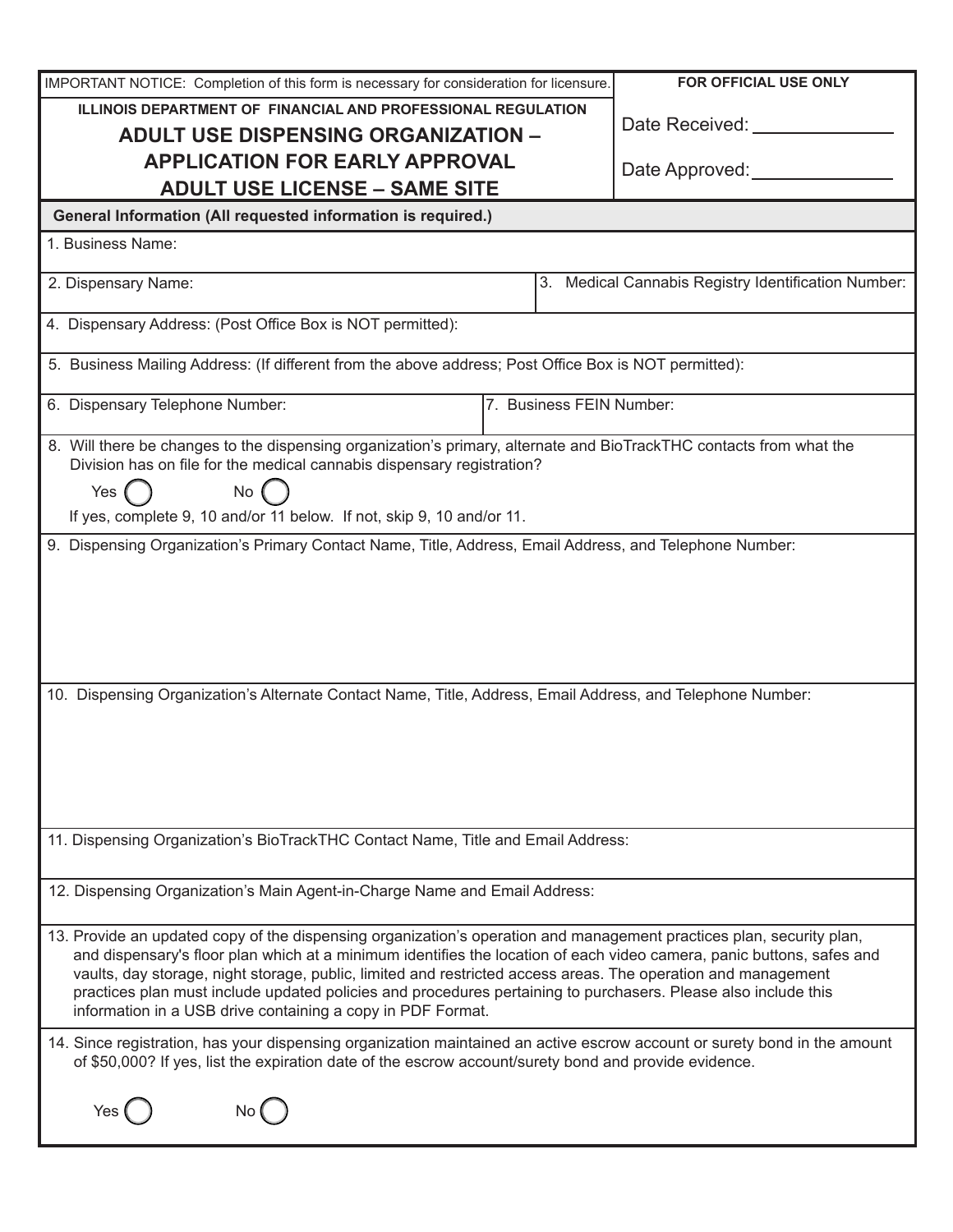| 15. Is the dispensary premises leased? If so, provide documentation that the registered premises has been leased for the<br>next calendar year.                                                                                                                                                                                                                      |  |  |
|----------------------------------------------------------------------------------------------------------------------------------------------------------------------------------------------------------------------------------------------------------------------------------------------------------------------------------------------------------------------|--|--|
| $No$ $($<br>Yes                                                                                                                                                                                                                                                                                                                                                      |  |  |
| 16. Are there any changes to the principal officer information from what the Division currently has on file for the medical<br>cannabis dispensing organization?                                                                                                                                                                                                     |  |  |
| Yes<br>No                                                                                                                                                                                                                                                                                                                                                            |  |  |
| 17. The dispensing organization and all of its principal officers and agents agree to comply with the requirements contained<br>in the Compassionate Use of Medical Cannabis Pilot Program Act except as provided in the Cannabis Regulation and<br>Tax Act.                                                                                                         |  |  |
| No<br>Yes                                                                                                                                                                                                                                                                                                                                                            |  |  |
| 18. The dispensing organization currently holds a medical cannabis dispensing organization registration that is in good<br>standing with the Division.                                                                                                                                                                                                               |  |  |
| Yes<br><b>No</b>                                                                                                                                                                                                                                                                                                                                                     |  |  |
| 19. Please identify which Social Equity Inclusion Plan the dispensing organization will complete by March 31, 2021:                                                                                                                                                                                                                                                  |  |  |
| Contribution of 3% of total sales from June 1, 2018 to June 1, 2019 or \$100,000, whichever is less, to the<br>Cannabis Business Development Fund.                                                                                                                                                                                                                   |  |  |
| Contribution of 3% of total sales from June 1, 2018 to June 1, 2019 or \$100,000, whichever is less, to a<br>cannabis industry training or education program at an Illinois community college as defined in the Public<br>Community College Act.                                                                                                                     |  |  |
| Donation of \$100,000 or more to a program that provides job training services to persons recently incarcerated<br>or that operates in a Disproportionately Impacted Area.                                                                                                                                                                                           |  |  |
| Participation as a host in a cannabis business establishment incubator program approved by the Department<br>of Commerce and Economic Opportunity, and in which the dispensing organization agrees to provide a loan of<br>at least \$100,000 and mentorship to incubate a licensee that qualifies as a Social Equity Applicant<br>for at least a year.              |  |  |
| Participation in a sponsorship program for at least 2 years approved by the Department of Commerce and<br>Economic Opportunity in which the dispensing organization agrees to provide an interest-free loan of at least<br>\$200,000 to a Social Equity Applicant.                                                                                                   |  |  |
| 20. Provide a Table of Organization, Ownership and Control and a USB drive containing a copy in PDF format. The Table<br>of Organization, Ownership and Control shall identify all principal officers and Business Entities that through direct<br>or indirect means, manage, own or control the interests and assets of the registration holder.                    |  |  |
| The Table of Organization, Ownership and Control shall also identify the following information:                                                                                                                                                                                                                                                                      |  |  |
| The management structure including i) name of each Business Entity; ii) the office or position held<br>a)<br>by each individual; and iii) the percentage ownership interest of each individual and Business Entity.<br>If the Business Entity has a parent company, the name of each parent company's principal officer(s)<br>and the percentage ownership interest. |  |  |
| All Business Entities identified in the table must be broken down to the individual level with each<br>b)<br>individual's title and ownership share, regardless of whether they meet the definition of a "Principal"<br>Officer."                                                                                                                                    |  |  |